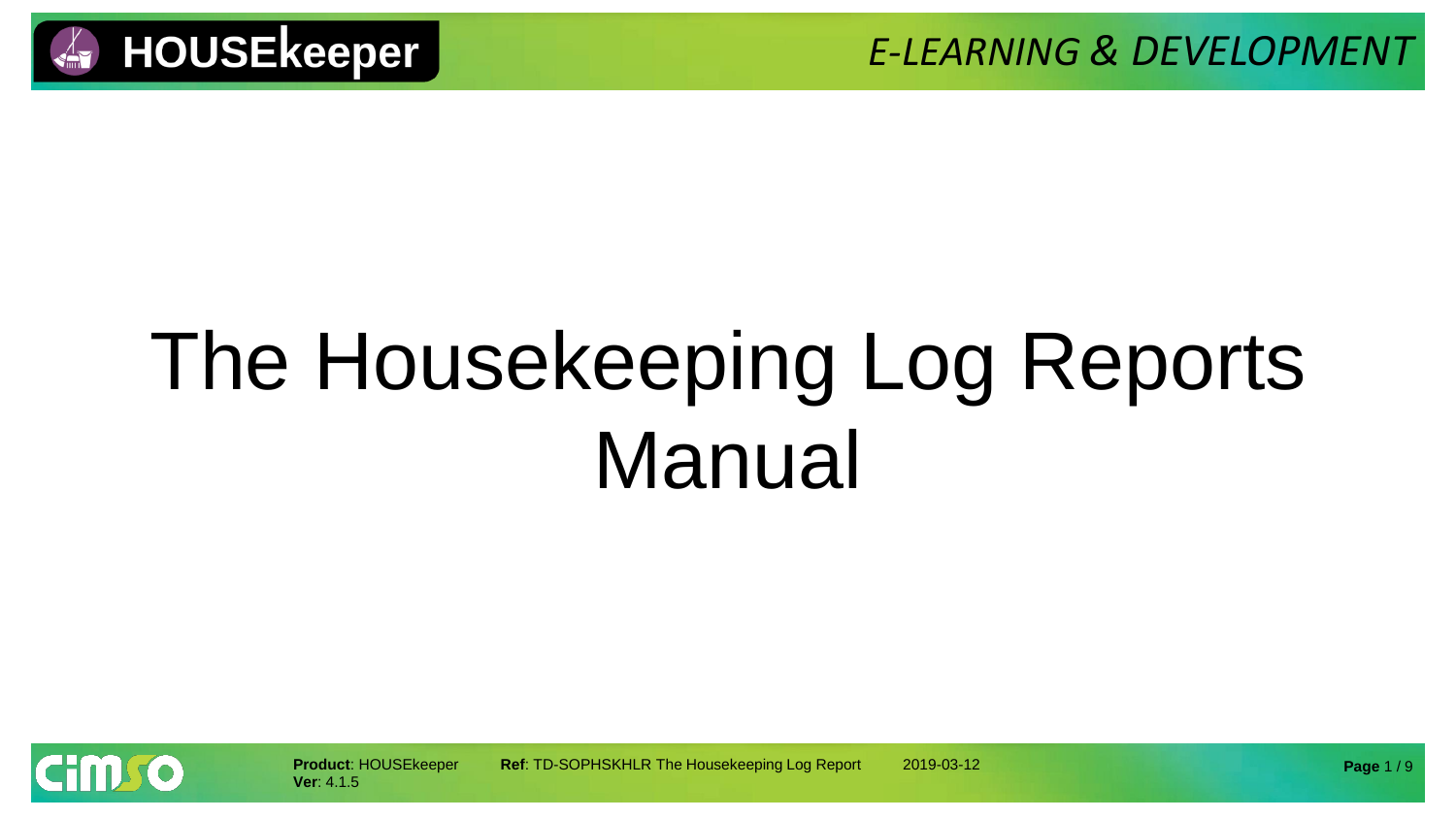

#### **What Are Reports?**

Reports are to assist with information with about clients, or financials or simply a statistic one would like to see if it makes a difference in the property and supporting daily functions within the Establishment

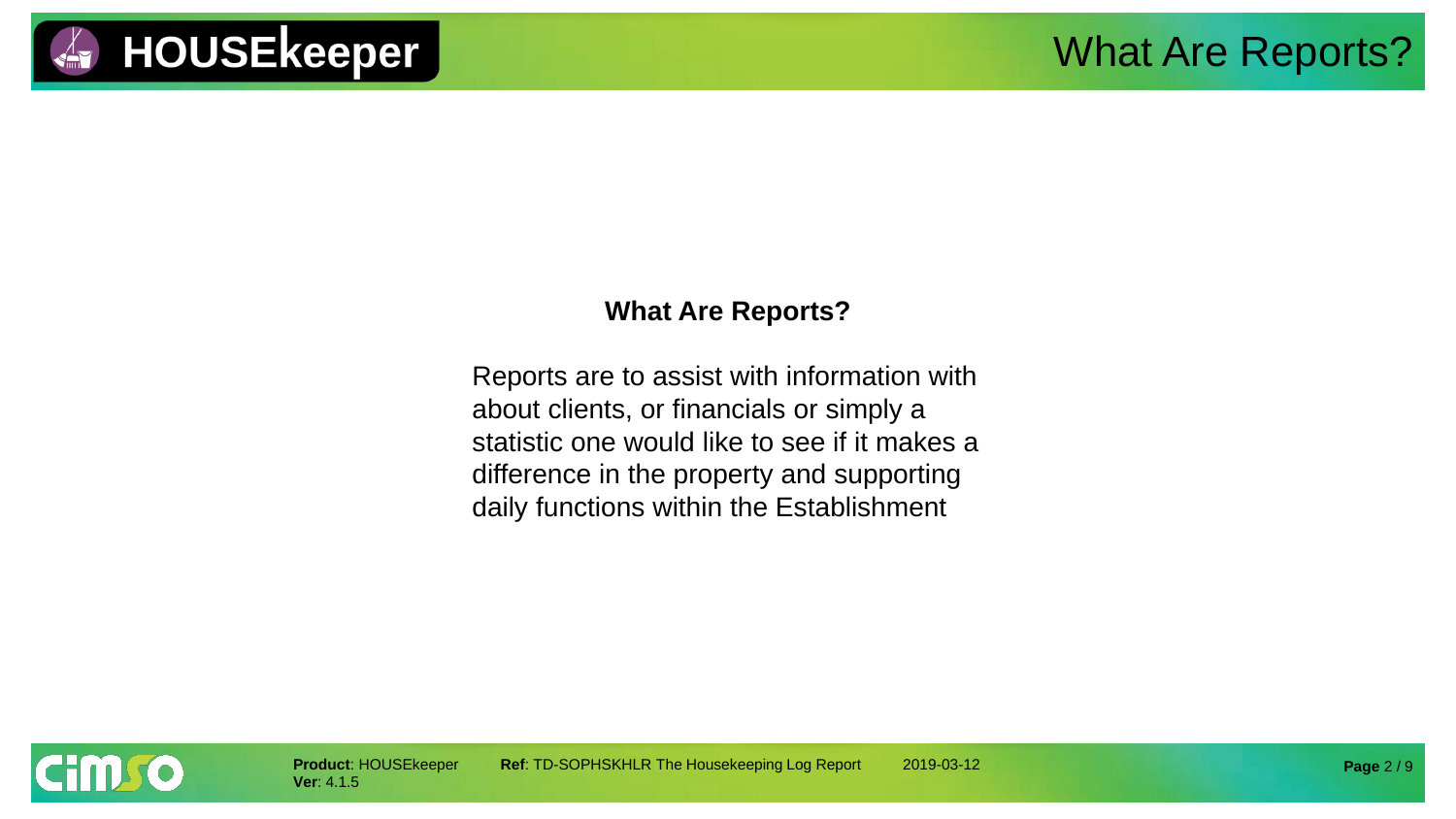### The Wheel: Customer Centric Design



#### **CUSTOMER CENTRIC DESIGN**

- **Identify** CDP customer data platform with extensive CRM
- **Connect** Single or bulk blast e-mail, SMS, fax and snail-mail
- **Collaborate** Local server to Web and mobile device data interchange
- **Live** Food, Beverage and Retail points of sale with stock control and procurement
- **Play** Schedule and manage Golf, SPA and Leisure activities
- **Rest** Reservations, Lodging PMS, Leasing and Timeshare
- **Finance** GAAP, IAS and IFRS financial control to balance sheet

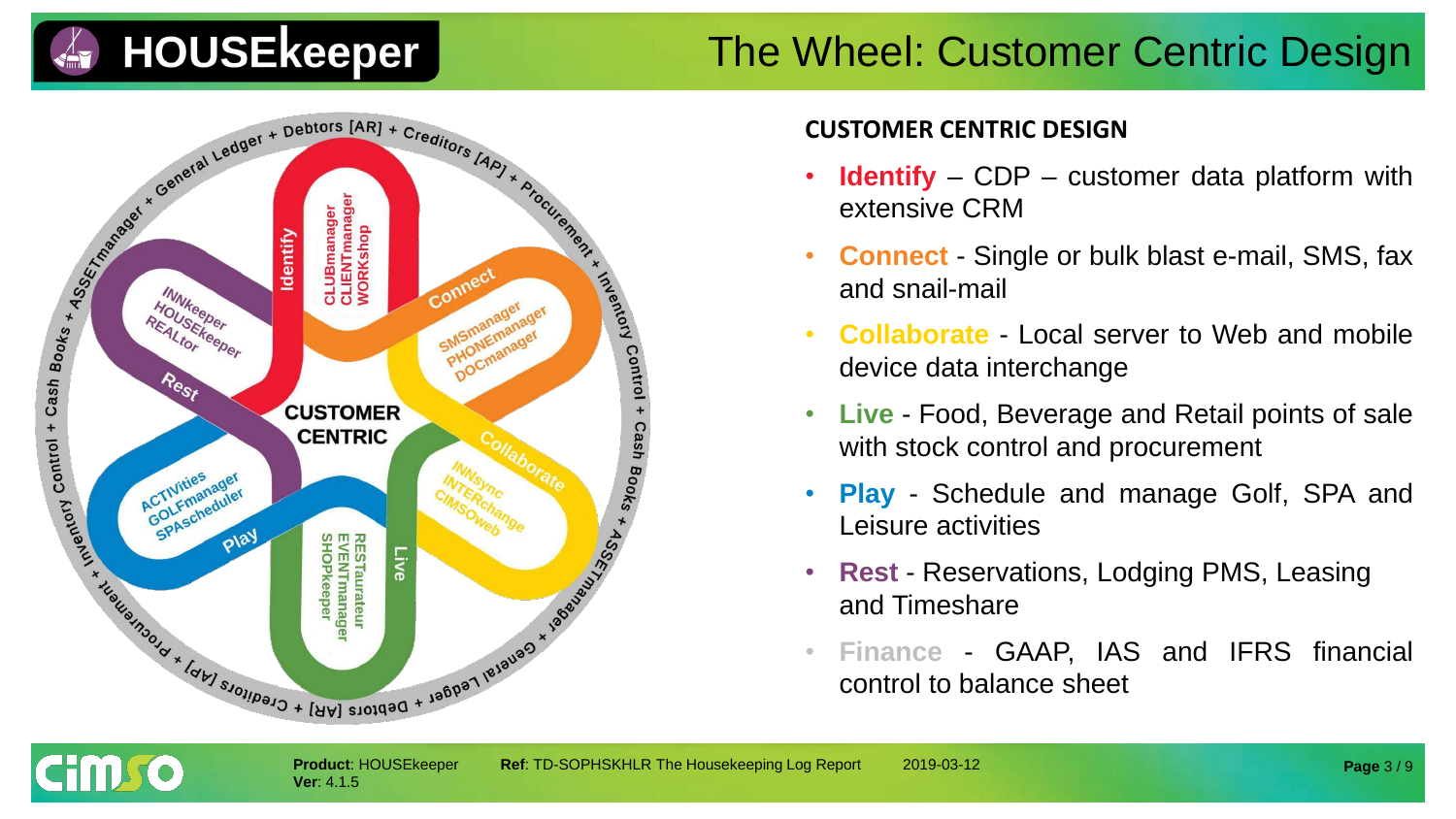|  |  | <b>HOUSEkeeper</b> |
|--|--|--------------------|
|  |  |                    |
|  |  |                    |

#### Logging Into Administration

|                      | <b>CillUSO Menu</b> |                                    |                                                         |                                                 |                 |                                   |          |
|----------------------|---------------------|------------------------------------|---------------------------------------------------------|-------------------------------------------------|-----------------|-----------------------------------|----------|
| $\vdash$             | Administration      |                                    |                                                         |                                                 |                 |                                   |          |
|                      | Golfer              |                                    |                                                         |                                                 |                 |                                   |          |
|                      | ActivityScheduler   |                                    |                                                         |                                                 |                 |                                   |          |
| S                    | SpaScheduler        | <b>INNkeeper</b><br>$\blacksquare$ |                                                         |                                                 | CHILLIO         |                                   |          |
| Ø                    | Restaurateur        |                                    |                                                         | Customer Centric Integrated Management Software |                 |                                   |          |
| ,                    | ShopKeeper          | V4.1.5b38443                       |                                                         |                                                 | d316fab         |                                   |          |
| Φ                    | AssetManager        | Language                           | English (United Kingdom)<br>CIMSODemo_V415 on dientdata | $\vee$<br>$\vee$                                |                 | Start your CiMSO Menu, select the |          |
| $\bullet$            | WebRes              | Database<br>Location               | MAIN Imperial Palace Rooms                              |                                                 |                 | Administration. Use your given    |          |
| $\mathbf{A}$         | InnSync             | Login ID                           | master                                                  |                                                 |                 | Login ID and Password to log in   |          |
| 鳳                    | Fax Server          | Password                           |                                                         |                                                 |                 |                                   |          |
|                      | Phoneman            |                                    |                                                         |                                                 |                 |                                   |          |
| 8                    | TimeKeeper          |                                    | d <sup>o</sup> Identification                           | Password                                        | <b>√</b> Log In |                                   |          |
| $\mathbf{C}^{\circ}$ | Configuration       |                                    |                                                         |                                                 |                 |                                   |          |
| ß                    | <b>EXEUP</b>        |                                    |                                                         |                                                 |                 |                                   |          |
|                      | Close Menu          |                                    |                                                         |                                                 |                 |                                   |          |
| X                    | <b>Exit Menu</b>    |                                    |                                                         |                                                 |                 |                                   |          |
|                      |                     | Product: HOUSEkeeper<br>Ver: 4.1.5 | Ref: TD-SOPHSKHLR The Housekeeping Log Report           |                                                 | 2019-03-12      |                                   | Page 4/9 |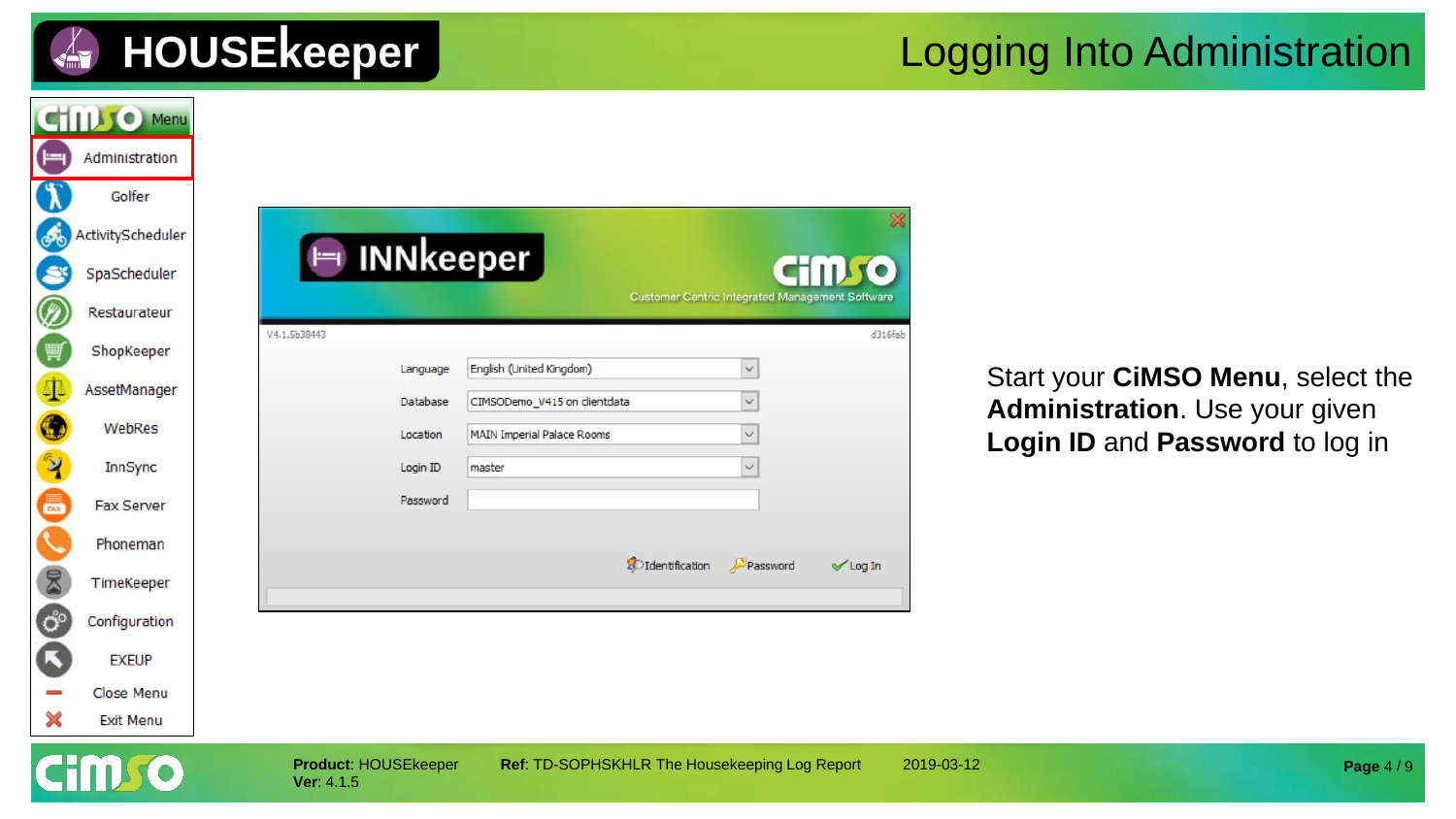### Administration

| Housekeeping<br>Occupancy Grid<br>Availability Grid<br>Waiting List<br>Reports<br>31 May 2018 2 3 3 Unit Filter<br>Setup<br>Dirty, Inspect, Clean, Inspected, Blocked, Occu v<br>Date<br>Name Filter<br>993<br>6<br>G<br>4 Points Total<br><sup>12</sup> 3 Bookings<br>Linked Staff<br>All Units<br>Unit<br>Movement<br>Groups<br><b>HK Status</b><br>All Unit Groups<br>El-Unspecified Location<br><b>DEK</b><br>4 A Block<br>Inspect<br>CA01<br>A Block<br>$\blacksquare$ DEK<br>All Staff<br>CLR001<br>A Block<br>Clean<br>$\blacksquare$ DEK<br>Room Attendant<br>2 Dirty<br>A Block<br>LC01<br><b>DEK</b><br>Leilani De Koker<br>Clean<br>S01<br>A Block<br>$\overline{a}$ DEK<br>$4$ A Block<br>A Block<br>Inspected<br><b>TS001</b><br><b>ODEK</b><br>2 Dirty<br>V01<br>A Block | Shortcuts | <b>Clients</b> | Reservations | Property | Products/Services | Task Manager | Tickets |
|----------------------------------------------------------------------------------------------------------------------------------------------------------------------------------------------------------------------------------------------------------------------------------------------------------------------------------------------------------------------------------------------------------------------------------------------------------------------------------------------------------------------------------------------------------------------------------------------------------------------------------------------------------------------------------------------------------------------------------------------------------------------------------------|-----------|----------------|--------------|----------|-------------------|--------------|---------|
|                                                                                                                                                                                                                                                                                                                                                                                                                                                                                                                                                                                                                                                                                                                                                                                        |           |                |              |          |                   |              |         |
|                                                                                                                                                                                                                                                                                                                                                                                                                                                                                                                                                                                                                                                                                                                                                                                        |           |                |              |          |                   |              |         |
|                                                                                                                                                                                                                                                                                                                                                                                                                                                                                                                                                                                                                                                                                                                                                                                        |           |                |              |          |                   |              |         |
|                                                                                                                                                                                                                                                                                                                                                                                                                                                                                                                                                                                                                                                                                                                                                                                        |           |                |              |          |                   |              |         |
|                                                                                                                                                                                                                                                                                                                                                                                                                                                                                                                                                                                                                                                                                                                                                                                        |           |                |              |          |                   |              |         |
|                                                                                                                                                                                                                                                                                                                                                                                                                                                                                                                                                                                                                                                                                                                                                                                        |           |                |              |          |                   |              |         |
|                                                                                                                                                                                                                                                                                                                                                                                                                                                                                                                                                                                                                                                                                                                                                                                        |           |                |              |          |                   |              |         |
|                                                                                                                                                                                                                                                                                                                                                                                                                                                                                                                                                                                                                                                                                                                                                                                        |           |                |              |          |                   |              |         |
|                                                                                                                                                                                                                                                                                                                                                                                                                                                                                                                                                                                                                                                                                                                                                                                        |           |                |              |          |                   |              |         |
|                                                                                                                                                                                                                                                                                                                                                                                                                                                                                                                                                                                                                                                                                                                                                                                        |           |                |              |          |                   |              |         |
|                                                                                                                                                                                                                                                                                                                                                                                                                                                                                                                                                                                                                                                                                                                                                                                        |           |                |              |          |                   |              |         |
|                                                                                                                                                                                                                                                                                                                                                                                                                                                                                                                                                                                                                                                                                                                                                                                        |           |                |              |          |                   |              |         |
|                                                                                                                                                                                                                                                                                                                                                                                                                                                                                                                                                                                                                                                                                                                                                                                        |           |                |              |          |                   |              |         |
|                                                                                                                                                                                                                                                                                                                                                                                                                                                                                                                                                                                                                                                                                                                                                                                        |           |                |              |          |                   |              |         |
|                                                                                                                                                                                                                                                                                                                                                                                                                                                                                                                                                                                                                                                                                                                                                                                        |           |                |              |          |                   |              |         |
|                                                                                                                                                                                                                                                                                                                                                                                                                                                                                                                                                                                                                                                                                                                                                                                        |           |                |              |          |                   |              |         |
|                                                                                                                                                                                                                                                                                                                                                                                                                                                                                                                                                                                                                                                                                                                                                                                        |           |                |              |          |                   |              |         |

Once logged into Administration, navigate to the **Reservations** tab

**Page** 5 / 9

**Cimso**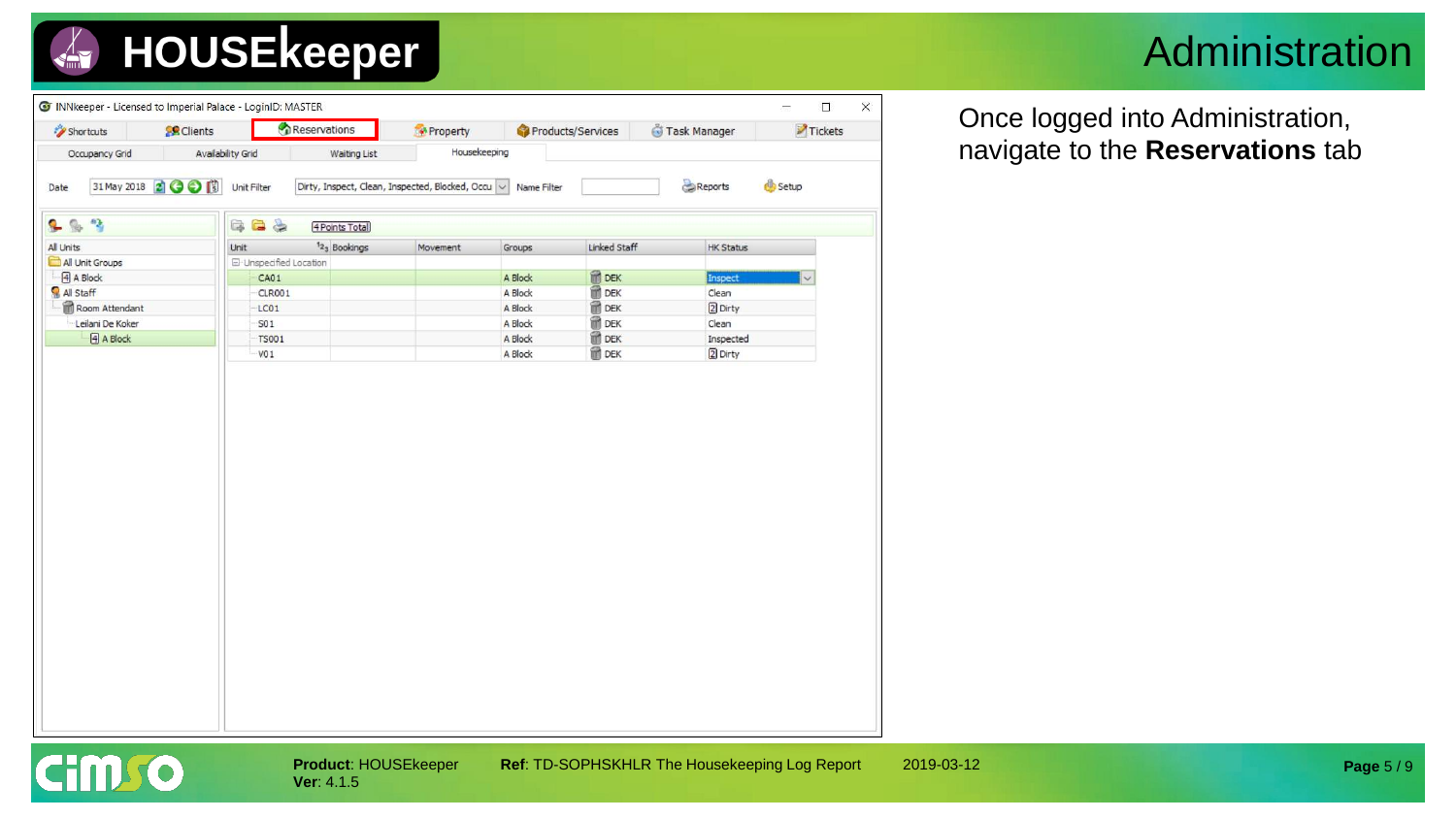|                                            |                     | G INNkeeper - Licensed to Imperial Palace - LoginID: MASTER | Reservations                         |                                                   | ۰              |                |                  | $\Box$<br>Tickets | $\times$ |
|--------------------------------------------|---------------------|-------------------------------------------------------------|--------------------------------------|---------------------------------------------------|----------------|----------------|------------------|-------------------|----------|
| Shortcuts                                  | <b>Clients</b>      | Member Contro                                               |                                      |                                                   | Property       | Products/Servi | Task Manager     |                   |          |
| Occupancy Grid                             |                     | Availability Grid                                           | Waiting List                         | Housekeeping                                      | $\overline{2}$ |                |                  |                   |          |
| Date                                       | 31 May 2018 2 0 0 1 | Unit Filter                                                 |                                      | Dirty, Inspect, Clean, Inspected, Blocked, Occu v | Name Filter    | 3              | Reports          | Setup             |          |
| $\mathbf{P}_{\mathbf{Q}}$<br><b>Q</b><br>L |                     | 65<br>G                                                     | 4 Points Total                       |                                                   |                |                |                  |                   |          |
| All Units                                  |                     | Unit                                                        | <sup>1</sup> 2 <sub>3</sub> Bookings | Movement                                          | Groups         | Linked Staff   | <b>HK Status</b> |                   |          |
| All Unit Groups                            |                     | El-Unspecified Location                                     |                                      |                                                   |                |                |                  |                   |          |
| $4$ A Block                                |                     | CA01                                                        |                                      |                                                   | A Block        | <b>DEK</b>     | Inspect          |                   |          |
| All Staff                                  |                     | CLR001                                                      |                                      |                                                   | A Block        | <b>DEK</b>     | Clean            |                   |          |
| Room Attendant                             |                     | LC01                                                        |                                      |                                                   | A Block        | <b>DEK</b>     | 2 Dirty          |                   |          |
| Leilani De Koker                           |                     | S01                                                         |                                      |                                                   | A Block        | <b>TO</b> DEK  | Clean            |                   |          |
| A Block                                    |                     | <b>TS001</b>                                                |                                      |                                                   | A Block        | <b>OD</b> DEK  | Inspected        |                   |          |
|                                            |                     | VO1                                                         |                                      |                                                   | A Block        | <b>DEK</b>     | 2 Dirty          |                   |          |
|                                            |                     |                                                             |                                      |                                                   |                |                |                  |                   |          |
|                                            |                     |                                                             |                                      |                                                   |                |                |                  |                   |          |

### Housekeeping Reports

❶ **Reservations** tab ❷ **Housekeeping** tab ❸ Select the **Reports** button

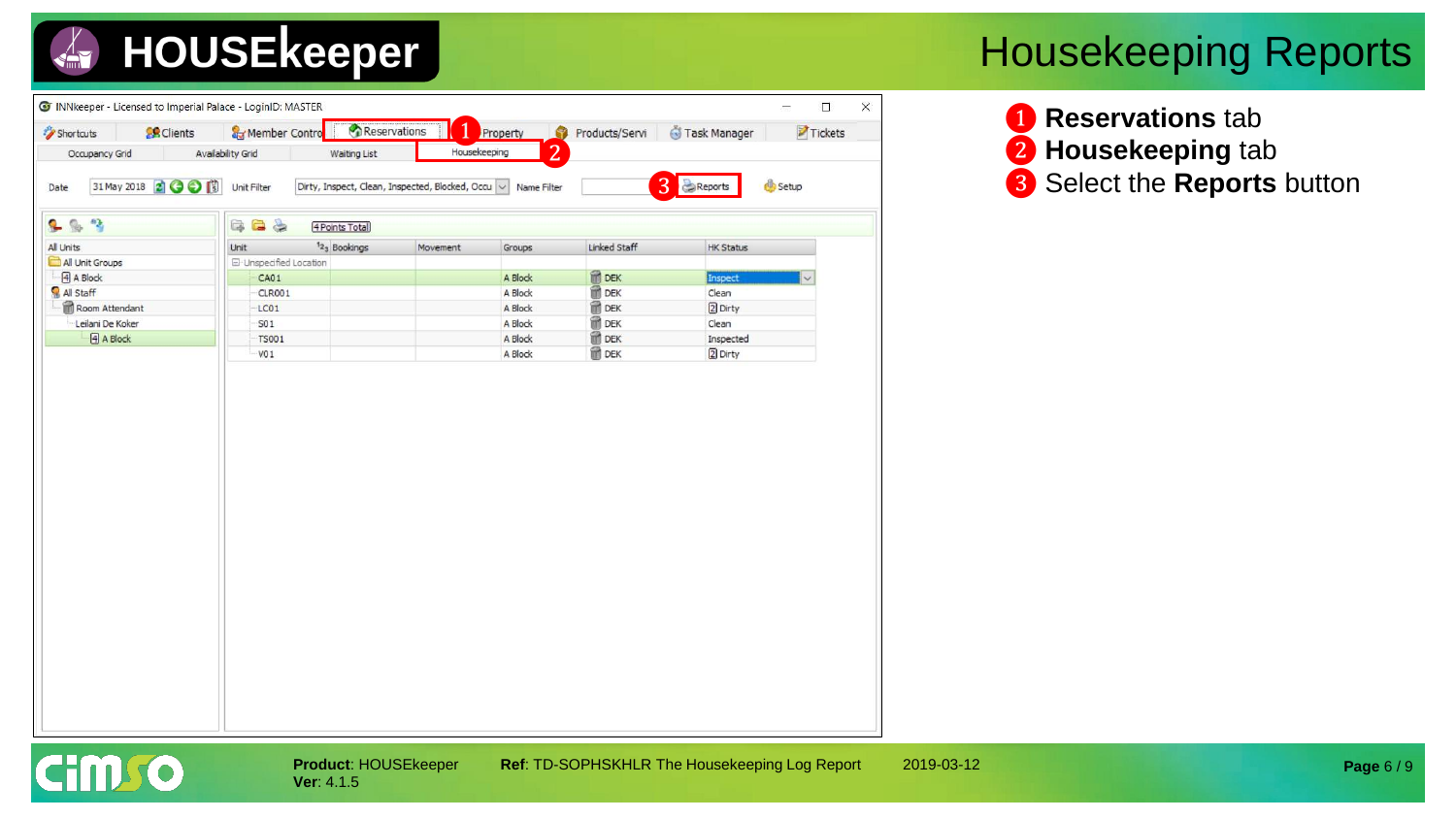

**Ver**: 4.1.5

### Housekeeping Reports

❶ **Housekeeping Reports** window ❷ Select the **Log file** option ❸ Select **Room Attendant 4** Select Staff Member who inspected/checked the unit(s) ❺ **Preference departments**: Ensure to uncheck all options in the menu from the drop box, that it shows [All Departments] ❻ **Report date**: can be set for

current or previous dates

❼ Select the **Generate Report** button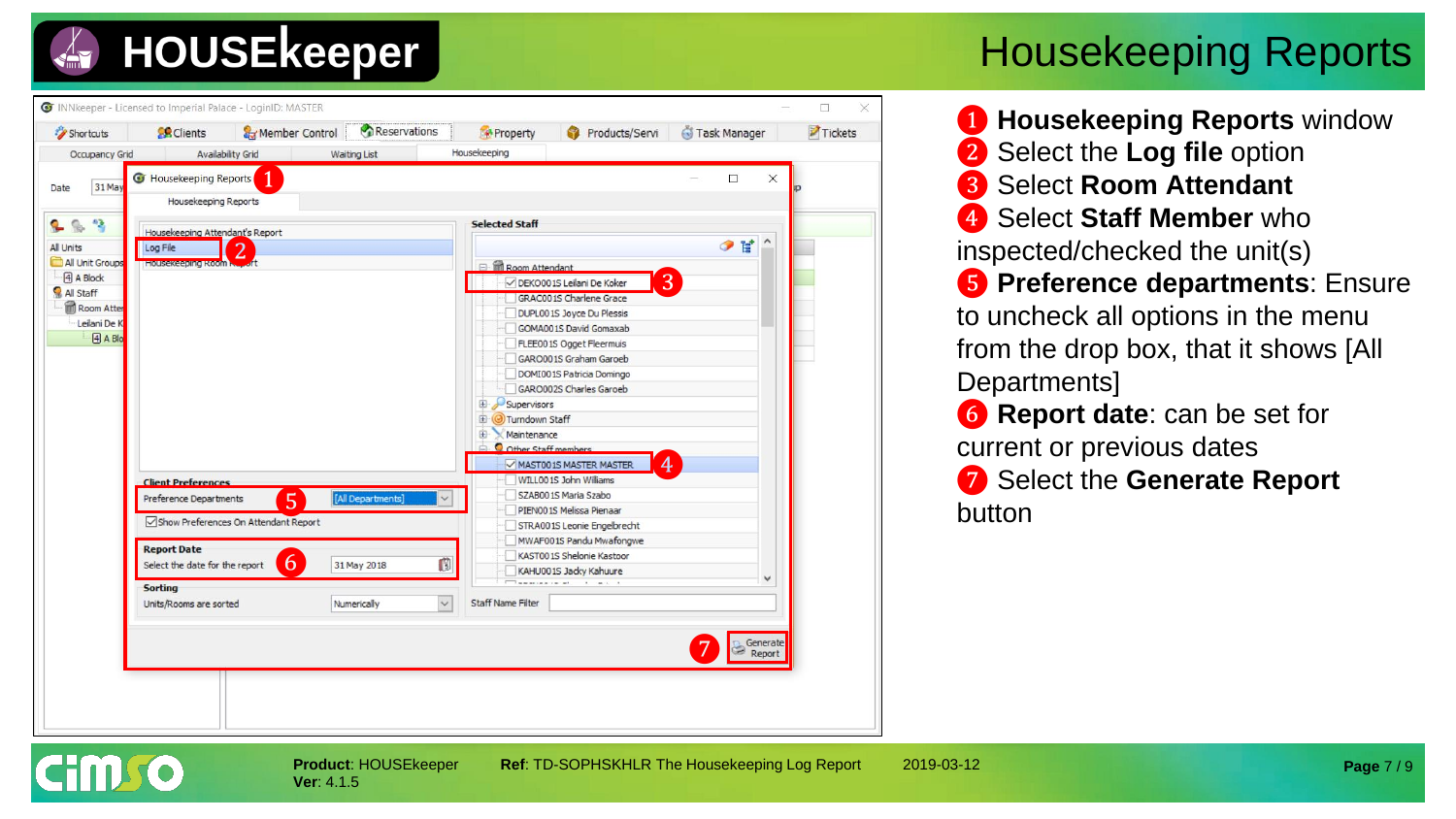### Housekeeping Reports

The **Print Preview** – you are able to **Print**, **Fax**, **Save** and **Email** the report

| Occupancy Grid<br>31 May<br>Date<br>$^{\circ 3}$<br>$\mathbb{R}$<br><u>e</u><br>All Units<br>All Unit Groups<br>4 A Block<br>All Staff<br>Room Atter<br>Leilani De K<br><b>A</b> Blo | Availability Grid<br><b>G</b> Print Preview - Housekeeping Log<br>Restrictions: Date: 31 May 2018<br>Unit Name<br>Date & Time<br>CA01<br>31 May 2018 15:24<br><b>CLR001</b><br>31 May 2018 15:24<br>\$01<br>31 May 2018 15:24 | Waiting List<br>Housekeeping Unit Status Change Log<br>Staff: RRDEKO001S', RRMAST001S'<br>Inital State Current State<br>Status Staff Member<br>Notes<br>Dirty<br>Inspect<br>Inspect MASTER MASTER<br>Clean<br>Dirty<br>Clean MASTER MASTER<br>Clean<br>Dirty | Housekeeping                   |                                       | $\times$<br>$\Box$<br>$\land$                |  |
|--------------------------------------------------------------------------------------------------------------------------------------------------------------------------------------|-------------------------------------------------------------------------------------------------------------------------------------------------------------------------------------------------------------------------------|--------------------------------------------------------------------------------------------------------------------------------------------------------------------------------------------------------------------------------------------------------------|--------------------------------|---------------------------------------|----------------------------------------------|--|
|                                                                                                                                                                                      |                                                                                                                                                                                                                               |                                                                                                                                                                                                                                                              |                                |                                       |                                              |  |
|                                                                                                                                                                                      |                                                                                                                                                                                                                               |                                                                                                                                                                                                                                                              |                                |                                       |                                              |  |
|                                                                                                                                                                                      | T 5001<br>31 May 2018 15:23<br>31 May 2018 15:23<br>31 May 2018 15:23                                                                                                                                                         | Clean MASTER MASTER<br>Dirty<br>Inspected<br>Clean MASTER MASTER<br><b>MASTER MASTER</b><br>Dirty<br>InspectedMSTER MASTER                                                                                                                                   |                                |                                       | $\checkmark$                                 |  |
| <b>Progress</b>                                                                                                                                                                      | Zoom<br>THE ROOM IN POSSIBLE ROOM IN                                                                                                                                                                                          | B<br>$\mathbf{D}$<br>Page 1 of 1                                                                                                                                                                                                                             | 3<br>E<br>Print Setup<br>Print | $\odot$<br><b>SP</b><br>Fax<br>E-mail | Load Report<br>×<br>lij Save Report<br>Close |  |